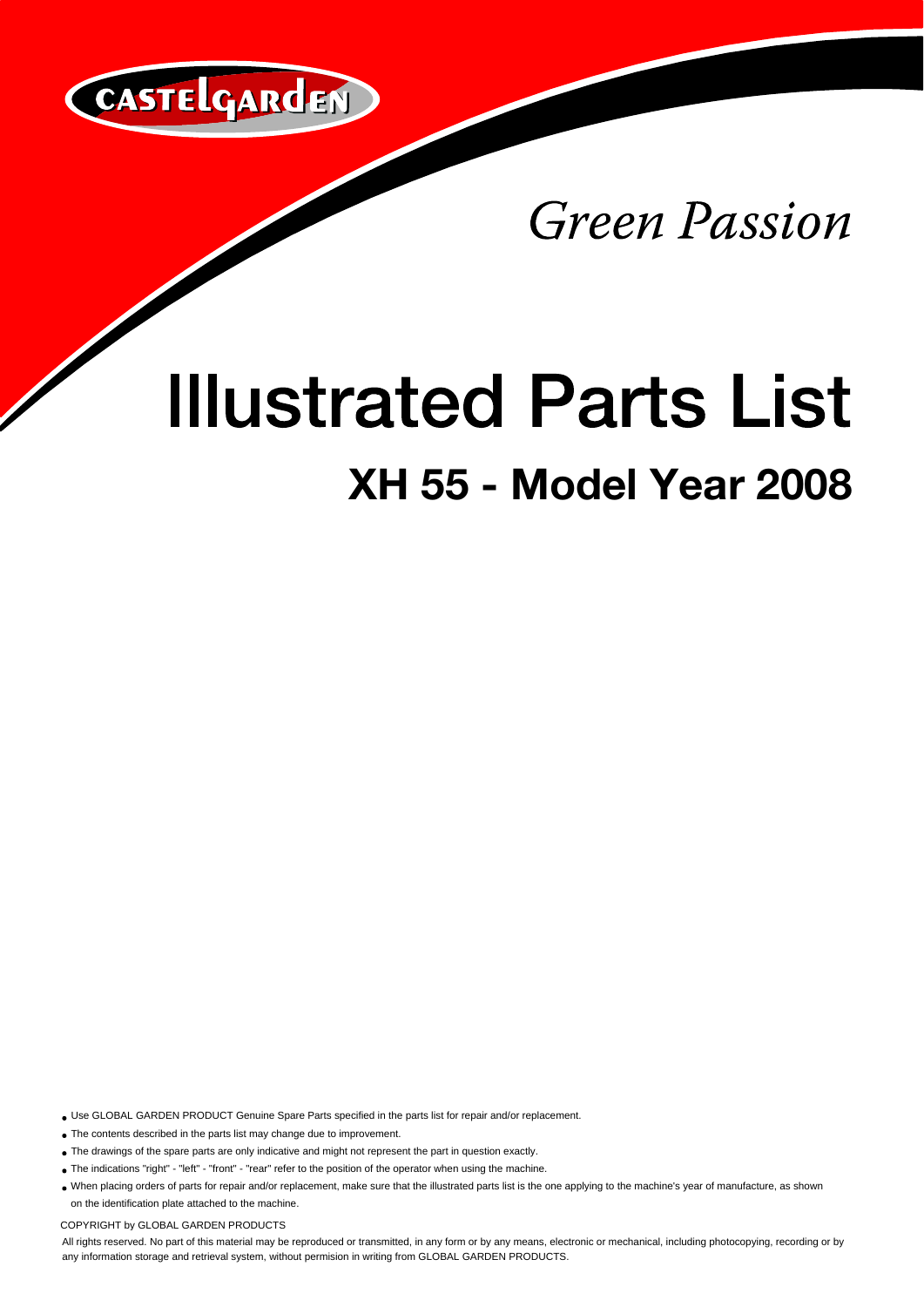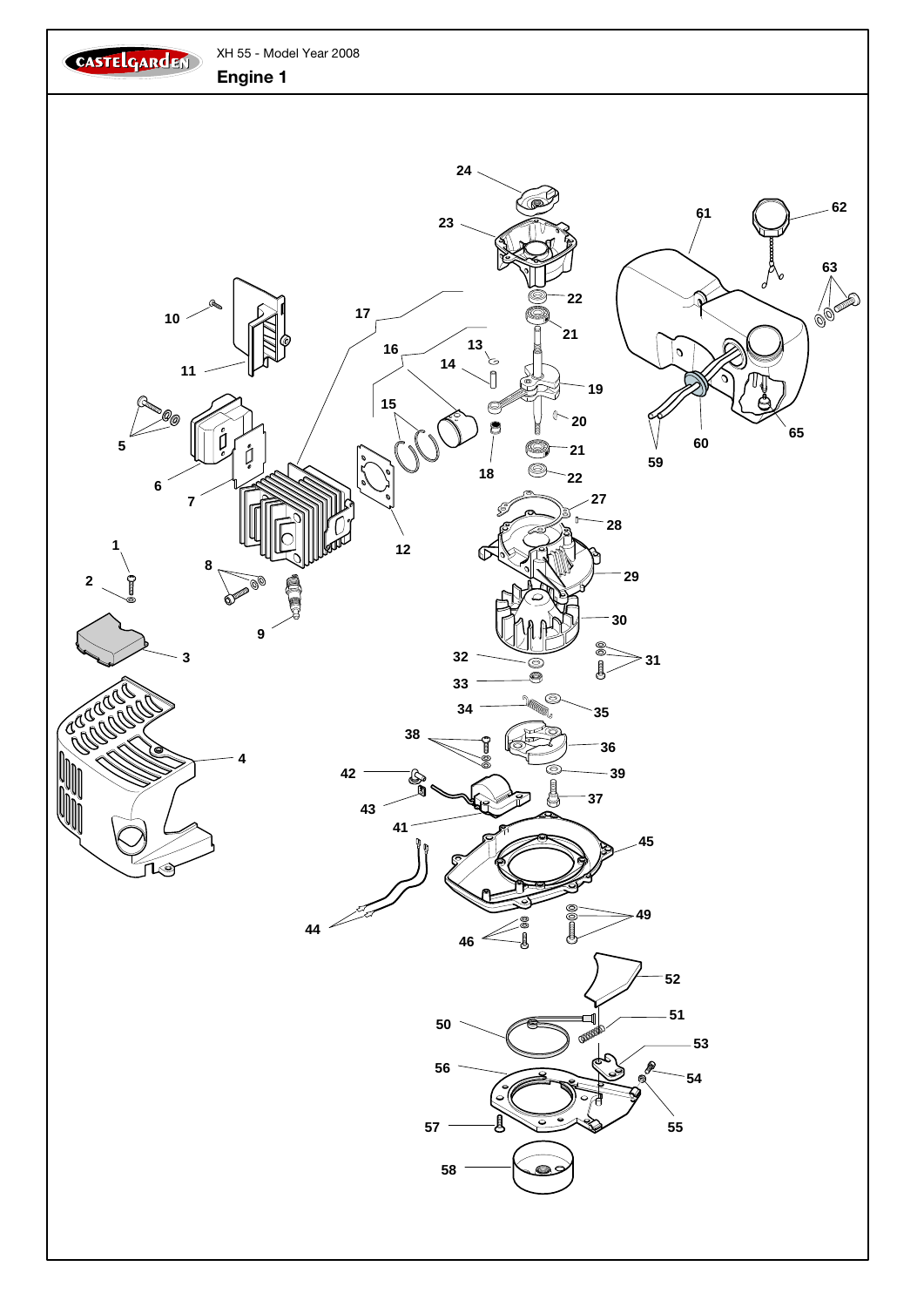| CASTELGARDEN     |                      |                         | XH 55 - Model Year 2008<br><b>Engine 1</b> |                |  |  |
|------------------|----------------------|-------------------------|--------------------------------------------|----------------|--|--|
| Pos.             | Part no.             | Q.ty                    | <b>Description</b>                         | <b>Remarks</b> |  |  |
| $\mathbf{1}$     | 6981116              | 1                       | <b>Screws Set</b>                          |                |  |  |
| $\sqrt{2}$       | 6981154              | 1                       | Washer                                     |                |  |  |
| 3                | 6981158              | 1                       | Deflector                                  |                |  |  |
| 4                | 6981159              | 1                       | Engine Cover Orange                        |                |  |  |
| 5                | 6981115              | 2                       | <b>Screws Set</b>                          |                |  |  |
| 6                | 6981160              | 1                       | Muffler                                    |                |  |  |
| $\boldsymbol{7}$ | 6981041              | 1                       | Gasket                                     |                |  |  |
| 8                | 6981113              | 4                       | <b>Screws Set</b>                          |                |  |  |
| 9                | 6981163              | 1                       | Spark Plug                                 |                |  |  |
| 10               | 6981116              | 1                       | <b>Screws Set</b>                          |                |  |  |
| 11               | 6981043              | 1                       | <b>Guard Assy</b>                          |                |  |  |
| 12               | 6981004              | 1                       | Cylinder Gasket                            |                |  |  |
| 13               | 6981015              | 2                       | Washer, Piston Pin                         |                |  |  |
| 14               | 6981014              | 1                       | Piston Pin                                 |                |  |  |
| 15               | 6981013              | 2                       | <b>Piston Ring</b>                         |                |  |  |
| 16               | 6981012              | 1                       | Piston Ass' Y                              |                |  |  |
| 17               | 6981003              | 1                       | Cylinder - Piston Ass'Y                    |                |  |  |
| 18               | 6981017              | 1                       | Needle Bearing                             |                |  |  |
| 19               | 6981016              | 1                       | Crankshaft                                 |                |  |  |
| 20               | 6981096              | 1                       | Flywheel Key                               |                |  |  |
| 21               | 6981110              | 2                       | Bearing                                    |                |  |  |
| 22               | 6981008              | 2                       | Seal Ring<br>Rear Crank Case               |                |  |  |
| 23<br>24         | 6981006<br>6981031/1 | 1<br>1                  | <b>Starter Cup</b>                         |                |  |  |
| 27               | 6981007              | 1                       | Gasket                                     |                |  |  |
| 28               | 6981126              | 2                       | Centring Pin                               |                |  |  |
| 29               | 6981005              | 1                       | Front Crank Case                           |                |  |  |
| 30               | 6981002              | 1                       | Flywheel Ass.Y                             |                |  |  |
| 31               | 6981102              | 4                       | <b>Screws Set</b>                          |                |  |  |
| 32               | 6981128              | 1                       | Washer                                     |                |  |  |
| 33               | 6981143              | 1                       | Nut                                        |                |  |  |
| 34               | 6981034              | 1                       | Spring                                     |                |  |  |
| 35               | 6981276              | $\overline{\mathbf{c}}$ | Washer                                     |                |  |  |
| 36               | 6981032              | $\overline{c}$          | Clutch Unit                                |                |  |  |
| 37               | 6981035              | 2                       | Screw                                      |                |  |  |
| 38               | 6981116              | 2                       | <b>Screws Set</b>                          |                |  |  |
| 39               | 6981033              | 2                       | Washer                                     |                |  |  |
| 41               | 6981204              | 1                       | <b>Elettronic Coil</b>                     |                |  |  |
| 42               | 6981023              | 1                       | Cover, Spark Plug                          |                |  |  |
| 43               | 6981133              | 1                       | Cable Retainer                             |                |  |  |
| 44               | 6981022              | $\overline{\mathbf{c}}$ | Cable                                      |                |  |  |
| 45               | 6981205              | 1                       | Support                                    |                |  |  |
| 46               | 6981116              | $\overline{\mathbf{c}}$ | <b>Screws Set</b>                          |                |  |  |
| 49               | 6981118              | 4                       | <b>Screws Set</b>                          |                |  |  |
| $50\,$           | 6981203              | 1                       | <b>Brake Band</b>                          |                |  |  |
| 51<br>52         | 6981202<br>6981198   | 1<br>1                  | Spring<br>Cover                            |                |  |  |
|                  |                      |                         | Lever                                      |                |  |  |
| 53<br>54         | 6981201<br>6981200   | 1<br>1                  | Screw                                      |                |  |  |
| 55               | 6981199              | 1                       | Nut                                        |                |  |  |
| 56               | 6981197              | 1                       | Flange                                     |                |  |  |
| 57               | 6981144              | 4                       | Screw                                      |                |  |  |
| 58               | 6981164              | 1                       | Clutch Drum                                |                |  |  |
| 59               | 6981038              | $\overline{\mathbf{c}}$ | <b>Fuel Hose</b>                           |                |  |  |
| 60               | 6981039              | 1                       | <b>Grommet Assy</b>                        |                |  |  |
| 61               | 6981313              | 1                       | Kit Fuel Tank                              |                |  |  |
| 62               | 6981091              | 1                       | Cap Ass'Y, Fuel Tank                       |                |  |  |
| 63               | 6981101              | 3                       | <b>Screws Set</b>                          |                |  |  |
| 65               | 4253292              | 1                       | Intake Filter                              |                |  |  |
|                  |                      |                         |                                            |                |  |  |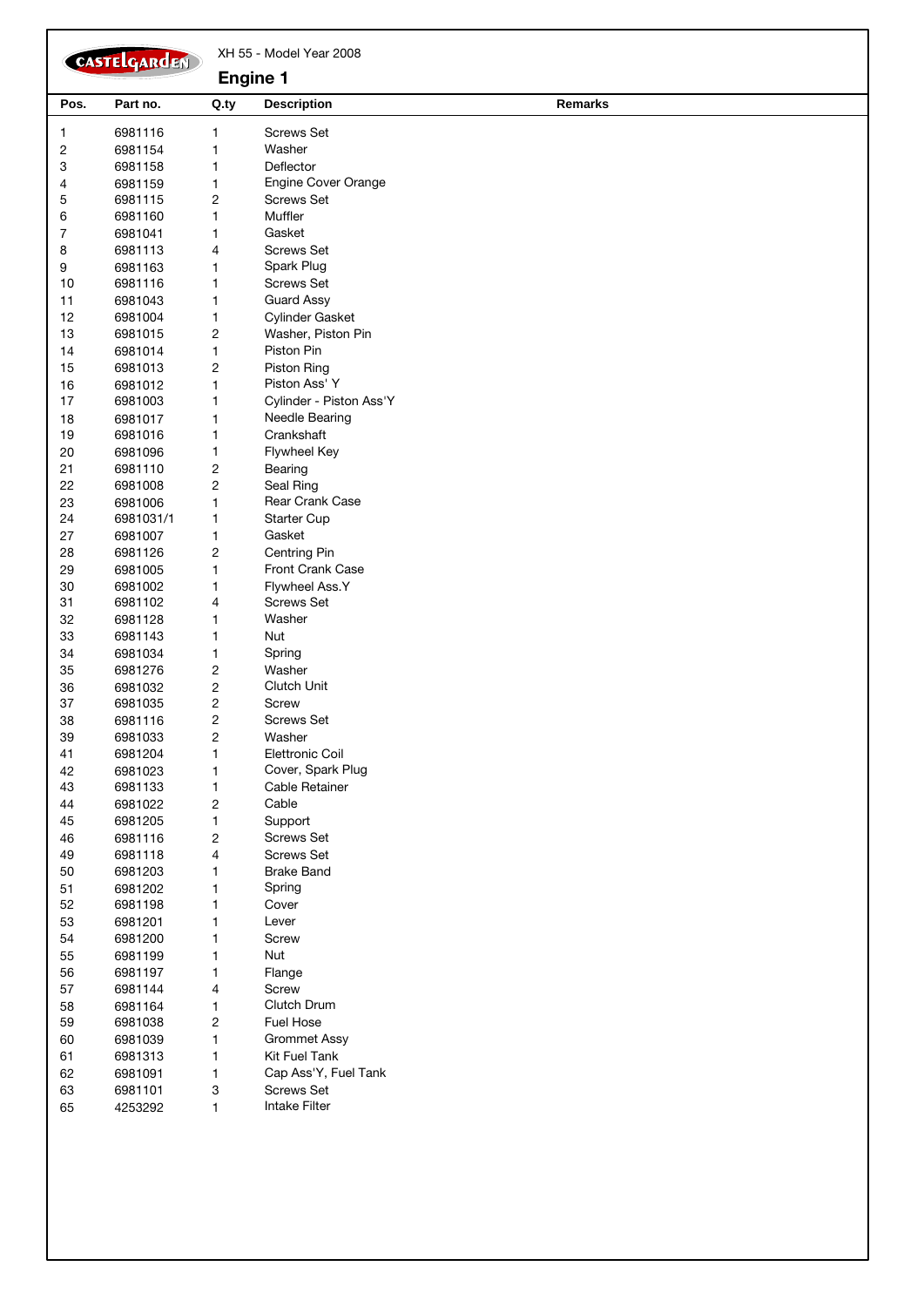

|    | 6981116    | 4              | <b>Screws Set</b>     |                 |  |
|----|------------|----------------|-----------------------|-----------------|--|
| 2  | 6981161/1  |                | Starter Ass.Y         |                 |  |
| 4  | 6981025    |                | Spring                |                 |  |
| 5  | 6981026    |                | <b>Starter Pulley</b> |                 |  |
| 6  | 6981029    |                | <b>Starter Cord</b>   |                 |  |
| 7  | 6981027    |                | <b>Starter Handle</b> |                 |  |
| 8  | 6981138    |                | Washer                |                 |  |
| 9  | 6981145    |                | Screw                 |                 |  |
| 11 | 6981011    |                | Intake Manif-Gasket   |                 |  |
| 12 | 6981010    |                | Intake Manifold       |                 |  |
| 13 | 6981018    |                | Gasket-Diaph.Set      |                 |  |
| 14 | 6981266    | $\overline{2}$ | <b>Screws Set</b>     |                 |  |
| 15 | 23054012/1 |                | Carburettor           | Walbro WYJ 397A |  |
| 16 | 6981137    |                | Choke Lever           |                 |  |
| 17 | 6981136    |                | <b>Starter Valve</b>  |                 |  |
| 18 | 6981268    |                | Screw                 |                 |  |
| 19 | 6981131    |                | Air Filter Holder     |                 |  |
| 20 | 6981104    | $\overline{2}$ | <b>Screws Set</b>     |                 |  |
| 23 | 6981020    |                | Air Filter            |                 |  |
| 24 | 6981134    |                | <b>Filter Cover</b>   |                 |  |
| 25 | 6981132    |                | Screw                 |                 |  |
|    |            |                |                       |                 |  |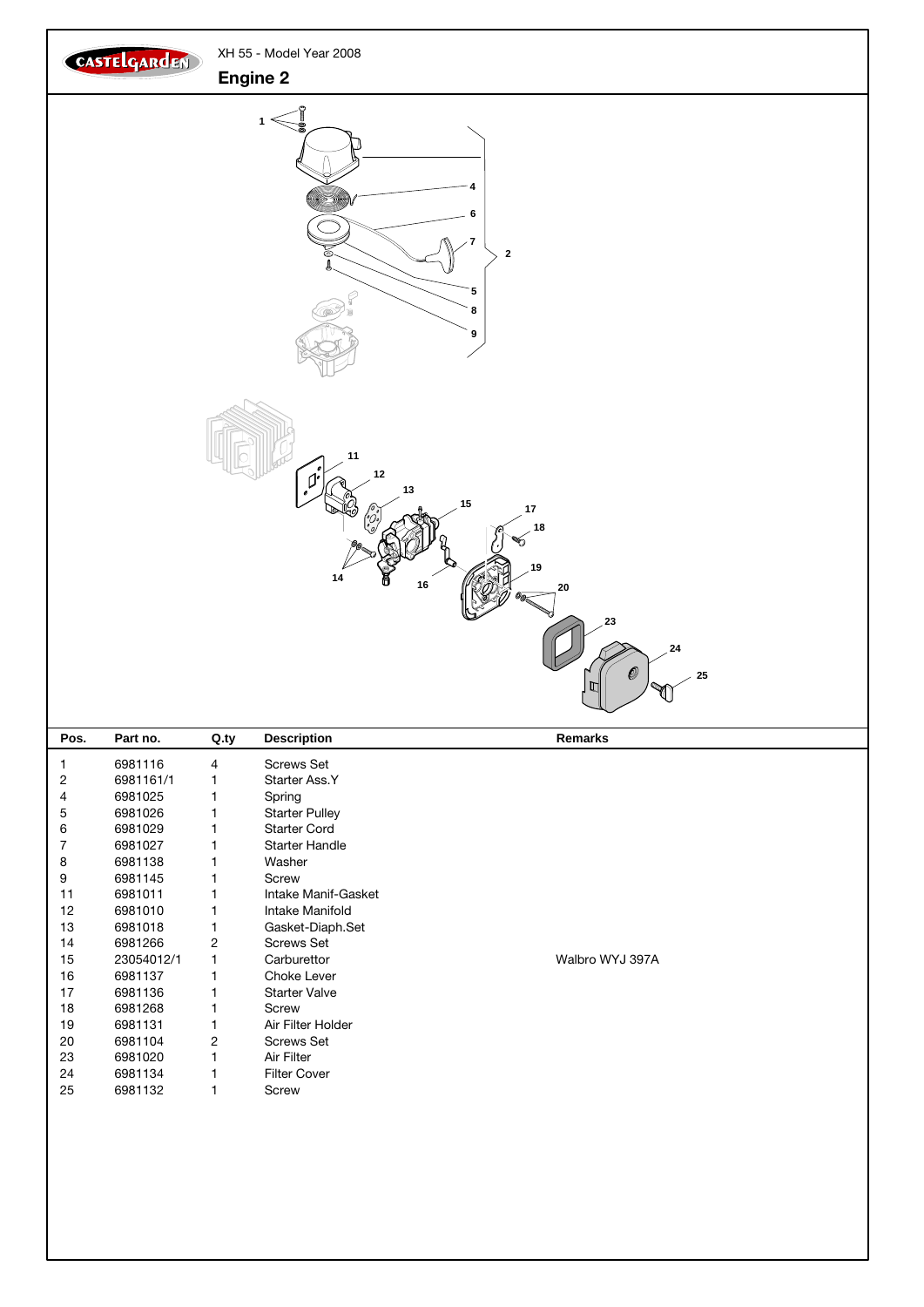